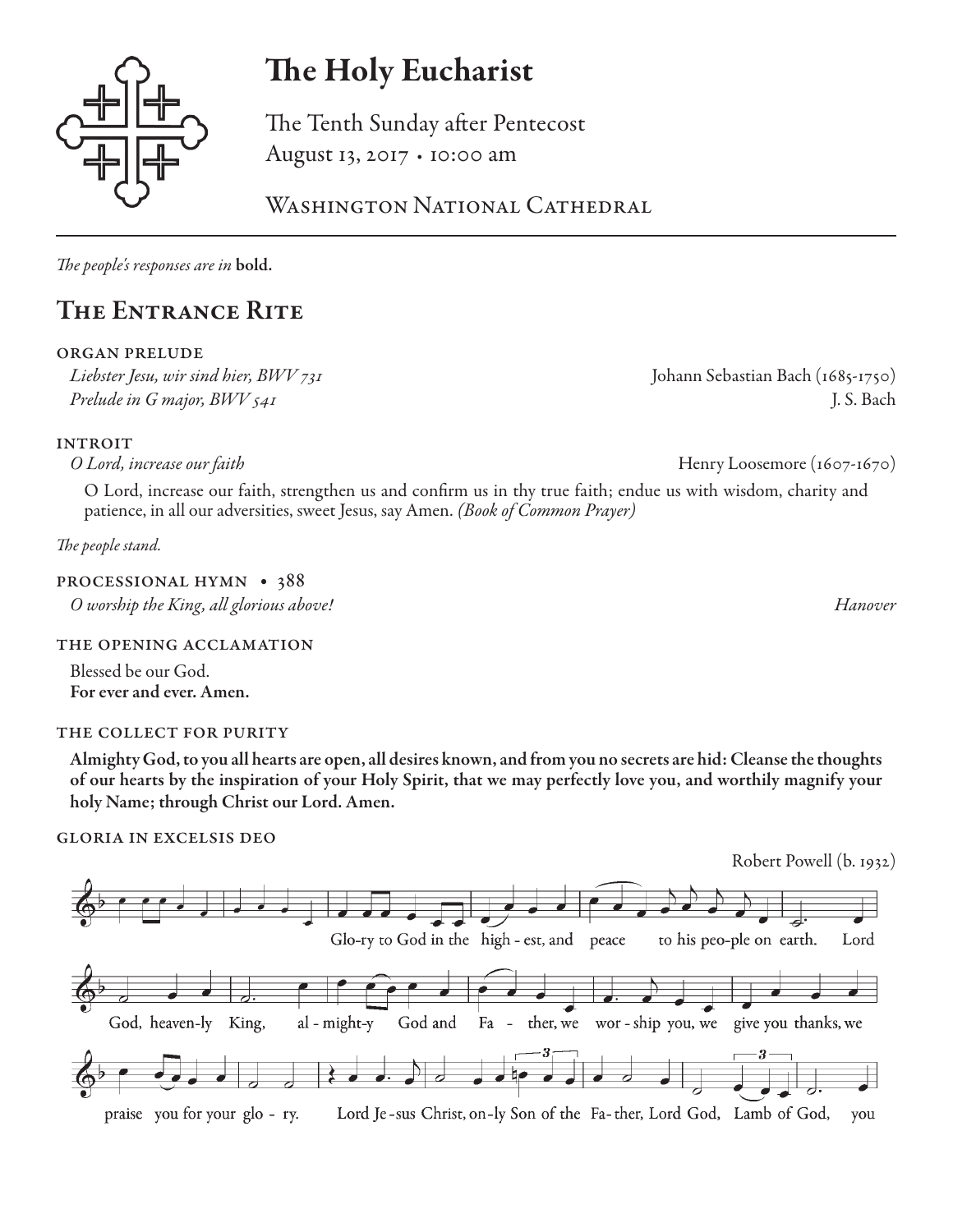

## The Word of God

#### THE COLLECT OF THE DAY

The Lord be with you. And also with you. Let us pray.

Grant to us, Lord, we pray, the spirit to think and do always those things that are right, that we, who cannot exist without you, may by you be enabled to live according to your will; through Jesus Christ our Lord, who lives and reigns with you and the Holy Spirit, one God, for ever and ever. Amen.

#### *The people are seated.*

#### THE FIRST READING Genesis 37:1-4, 12-28

Jacob settled in the land where his father had lived as an alien, the land of Canaan. This is the story of the family of Jacob. Joseph, being seventeen years old, was shepherding the flock with his brothers; he was a helper to the sons of Bilhah and Zilpah, his father's wives; and Joseph brought a bad report of them to their father. Now Israel loved Joseph more than any other of his children, because he was the son of his old age; and he had made him a long robe with sleeves. But when his brothers saw that their father loved him more than all his brothers, they hated him, and could not speak peaceably to him. Now his brothers went to pasture their father's flock near Shechem. And Israel said to Joseph, "Are not your brothers pasturing the flock at Shechem? Come, I will send you to them." He answered, "Here I am." So he said to him, "Go now, see if it is well with your brothers and with the flock; and bring word back to me." So he sent him from the valley of Hebron.

He came to Shechem, and a man found him wandering in the fields; the man asked him, "What are you seeking?" "I am seeking my brothers," he said; "tell me, please, where they are pasturing the flock." The man said, "They have gone away, for I heard them say, 'Let us go to Dothan.'" So Joseph went after his brothers, and found them at Dothan. They saw him from a distance, and before he came near to them, they conspired to kill him. They said to one another, "Here comes this dreamer. Come now, let us kill him and throw him into one of the pits; then we shall say that a wild animal has devoured him, and we shall see what will become of his dreams." But when Reuben heard it, he delivered him out of their hands, saying, "Let us not take his life." Reuben said to them, "Shed no blood; throw him into this pit here in the wilderness, but lay no hand on him" —that he might rescue him out of their hand and restore him to his father. So when Joseph came to his brothers, they stripped him of his robe, the long robe with sleeves that he wore; and they took him and threw him into a pit. The pit was empty; there was no water in it.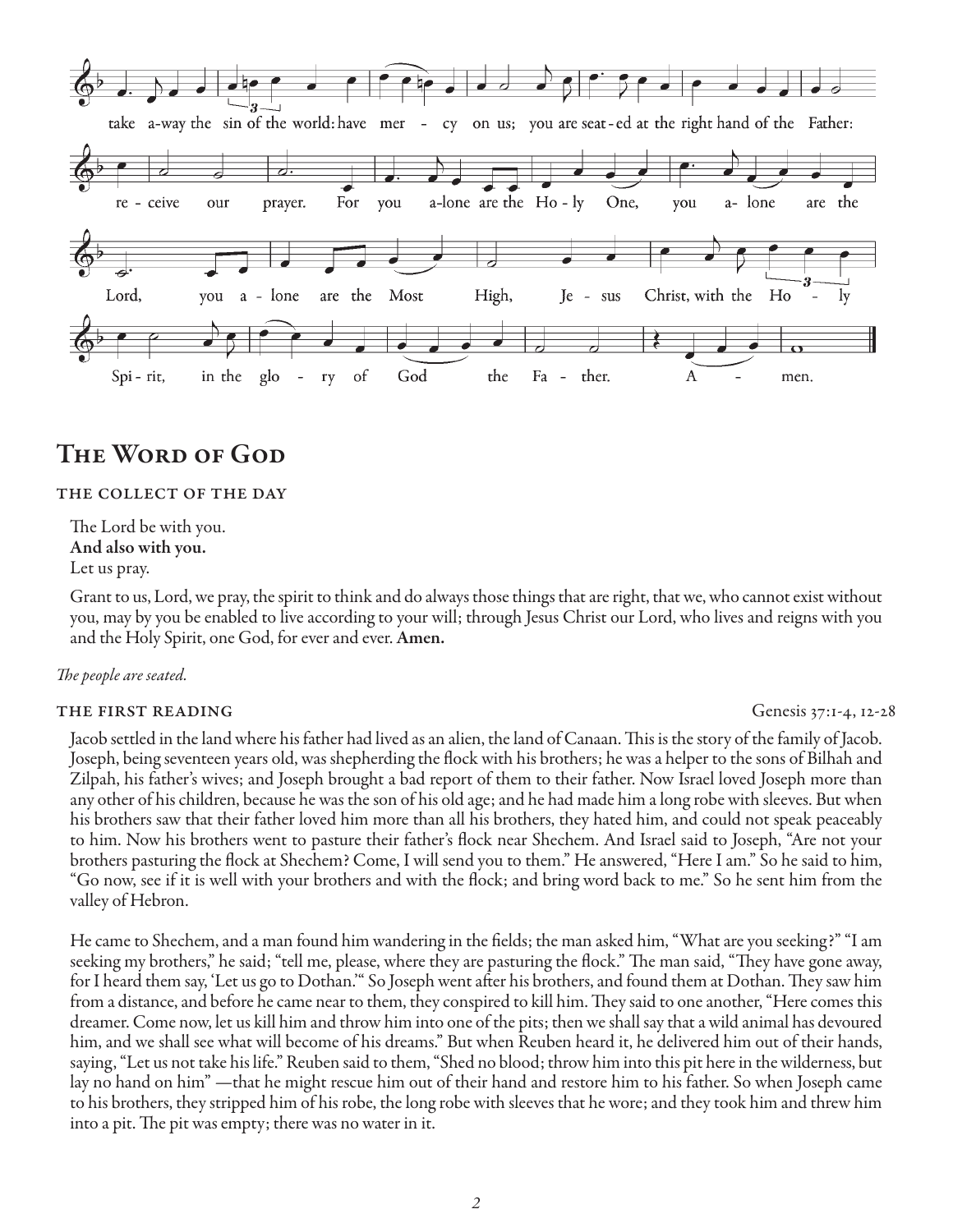Then they sat down to eat; and looking up they saw a caravan of Ishmaelites coming from Gilead, with their camels carrying gum, balm, and resin, on their way to carry it down to Egypt. Then Judah said to his brothers, "What profit is it if we kill our brother and conceal his blood? Come, let us sell him to the Ishmaelites, and not lay our hands on him, for he is our brother, our own flesh." And his brothers agreed. When some Midianite traders passed by, they drew Joseph up, lifting him out of the pit, and sold him to the Ishmaelites for twenty pieces of silver. And they took Joseph to Egypt.

The Word of the Lord. Thanks be to God.

psalm 105:1-6, 16-22, 45b Chant: Jerome Webster Meachem (b. 1930)

*One measure of music is sung for each half verse, changing pitch on the underlined syllable.*



#### THE SECOND READING ROMAN ROMAN ROMAN ROMAN ROMAN SIGNER CONSTRUCTED AND ROMAN SIGNER CONSTRUCTED ASSESSMENT ROMAN ROMAN SIGNER CONSTRUCTED AND ROMAN SIGNER CONSTRUCTED ASSESSMENT OF A SECOND ROMAN SIGNER CONSTRUCTED AND RO

Moses writes concerning the righteousness that comes from the law, that "the person who does these things will live by them." But the righteousness that comes from faith says, "Do not say in your heart, 'Who will ascend into heaven?'" (that is, to bring Christ down) "or 'Who will descend into the abyss?'" (that is, to bring Christ up from the dead). But what does it say? "The word is near you, on your lips and in your heart" (that is, the word of faith that we proclaim); because if you confess with your lips that Jesus is Lord and believe in your heart that God raised him from the dead, you will be saved. For one believes with the heart and so is justified, and one confesses with the mouth and so is saved. The scripture says, "No one who believes in him will be put to shame." For there is no distinction between Jew and Greek; the same Lord is Lord of all and is generous to all who call on him. For, "Everyone who calls on the name of the Lord shall be saved."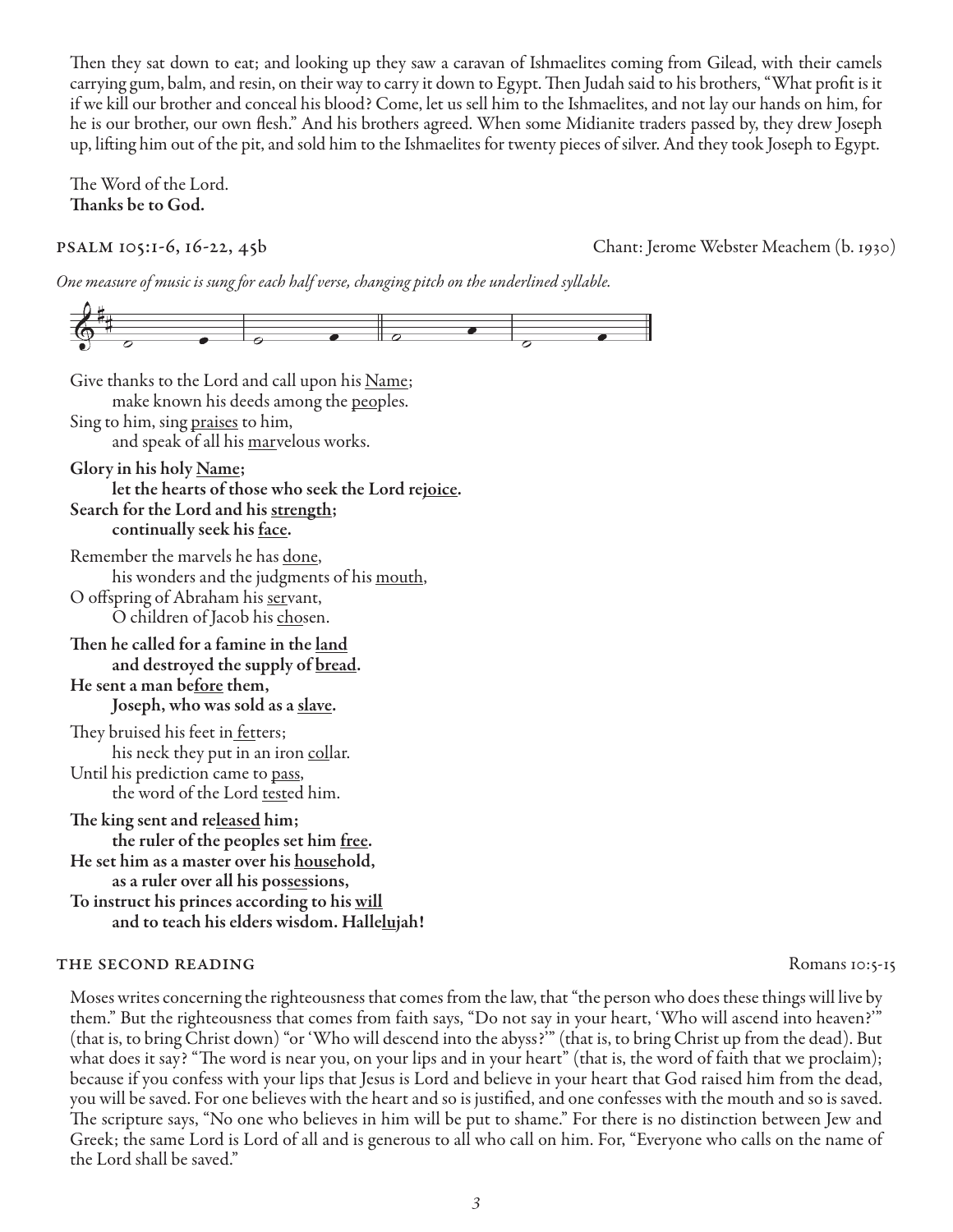But how are they to call on one in whom they have not believed? And how are they to believe in one of whom they have never heard? And how are they to hear without someone to proclaim him? And how are they to proclaim him unless they are sent? As it is written, "How beautiful are the feet of those who bring good news!"

The Word of the Lord. Thanks be to God.

*The people stand.*

#### hymn at the sequence

*Jesus, lover of my soul* 

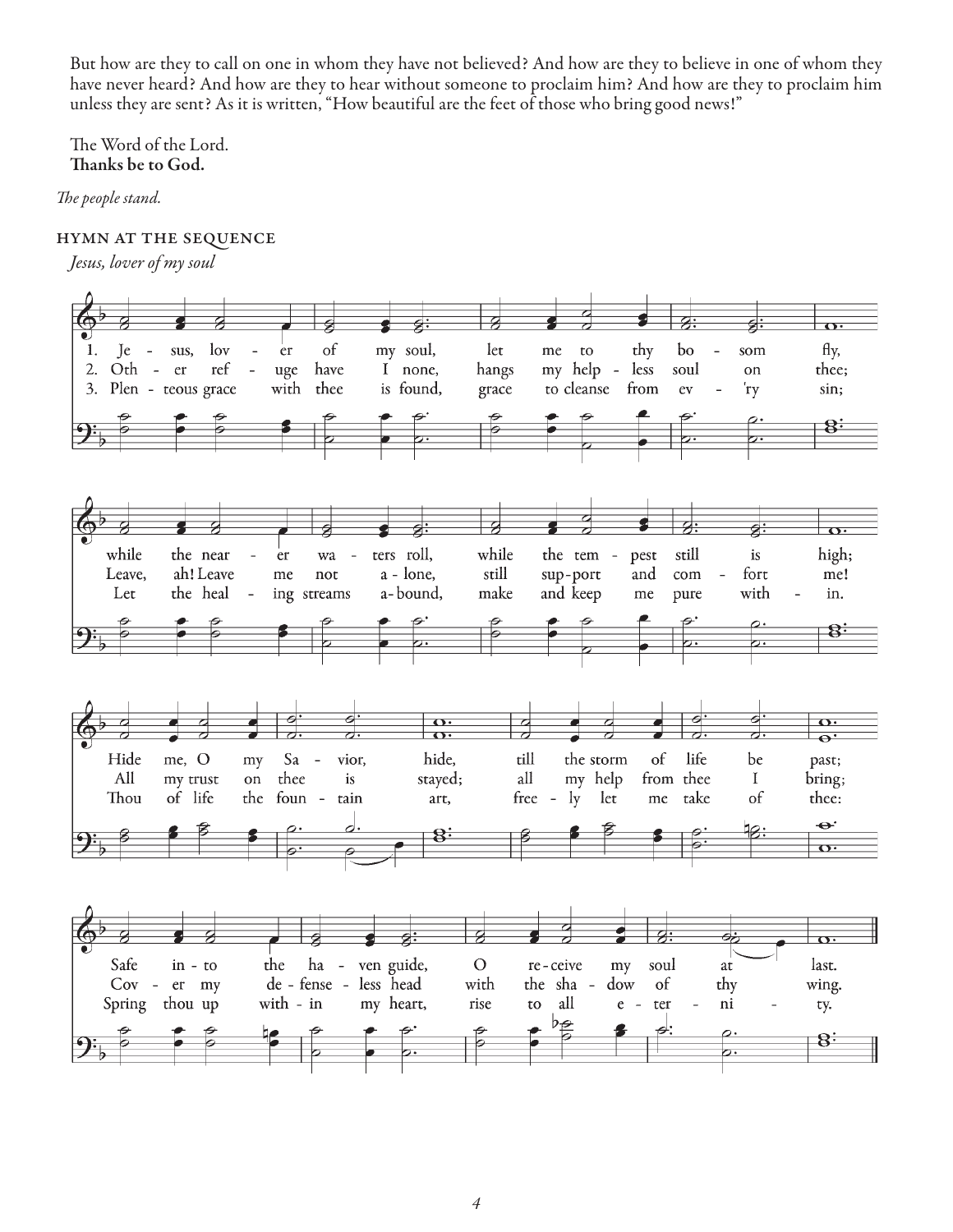#### THE HOLY GOSPEL Natural Matthew 14:22-33

Jesus made the disciples get into the boat and go on ahead to the other side, while he dismissed the crowds. And after he had dismissed the crowds, he went up the mountain by himself to pray. When evening came, he was there alone, but by this time the boat, battered by the waves, was far from the land, for the wind was against them. And early in the morning he came walking toward them on the sea. But when the disciples saw him walking on the sea, they were terrified, saying, "It is a ghost!" And they cried out in fear. But immediately Jesus spoke to them and said, "Take heart, it is I; do not be afraid." Peter answered him, "Lord, if it is you, command me to come to you on the water." He said, "Come." So Peter got out of the boat, started walking on the water, and came toward Jesus. But when he noticed the strong wind, he became frightened, and beginning to sink, he cried out, "Lord, save me!" Jesus immediately reached out his hand and caught him, saying to him, "You of little faith, why did you doubt?" When they got into the boat, the wind ceased. And those in the boat worshiped him, saying, "Truly you are the Son of God."

The Gospel of the Lord. Praise to you, Lord Christ.

*The people are seated at the invitation of the preacher.*

the sermon The Reverend Andrew K. Barnett

*The people stand.*

#### the nicene creed

We believe in one God, the Father, the Almighty, maker of heaven and earth, of all that is, seen and unseen. We believe in one Lord, Jesus Christ, the only Son of God, eternally begotten of the Father, God from God, Light from Light, true God from true God, begotten, not made, of one Being with the Father. Through him all things were made. For us and for our salvation, he came down from heaven: by the power of the Holy Spirit he became incarnate from the Virgin Mary, and was made man. For our sake he was crucified under Pontius Pilate; he suffered death and was buried. On the third day he rose again in accordance with the Scriptures; he ascended into heaven and is seated at the right hand of the Father. He will come again in glory to judge the living and the dead, and his kingdom will have no end. We believe in the Holy Spirit, the Lord, the giver of life, who proceeds from the Father and the Son. With the Father and the Son he is worshiped and glorified. He has spoken through the Prophets. We believe in one holy catholic and apostolic Church. We acknowledge one baptism for the forgiveness of sins. We look for the resurrection of the dead, and the life of the world to come. Amen.

#### the prayers of the people

*After each intercession,*

God of mercy, Hear our prayer.

*The presider prays the concluding collect, and the people respond,* Amen.

#### the confession *&* absolution

God of all mercy, we confess that we have sinned against you, opposing your will in our lives. We have denied your goodness in each other, in ourselves, and in the world you have created. We repent of the evil that enslaves us, the evil we have done, and the evil done on our behalf. Forgive, restore, and strengthen us through our Savior Jesus Christ, that we may abide in your love and serve only your will. Amen.

*The presider offers absolution and the people respond,* Amen.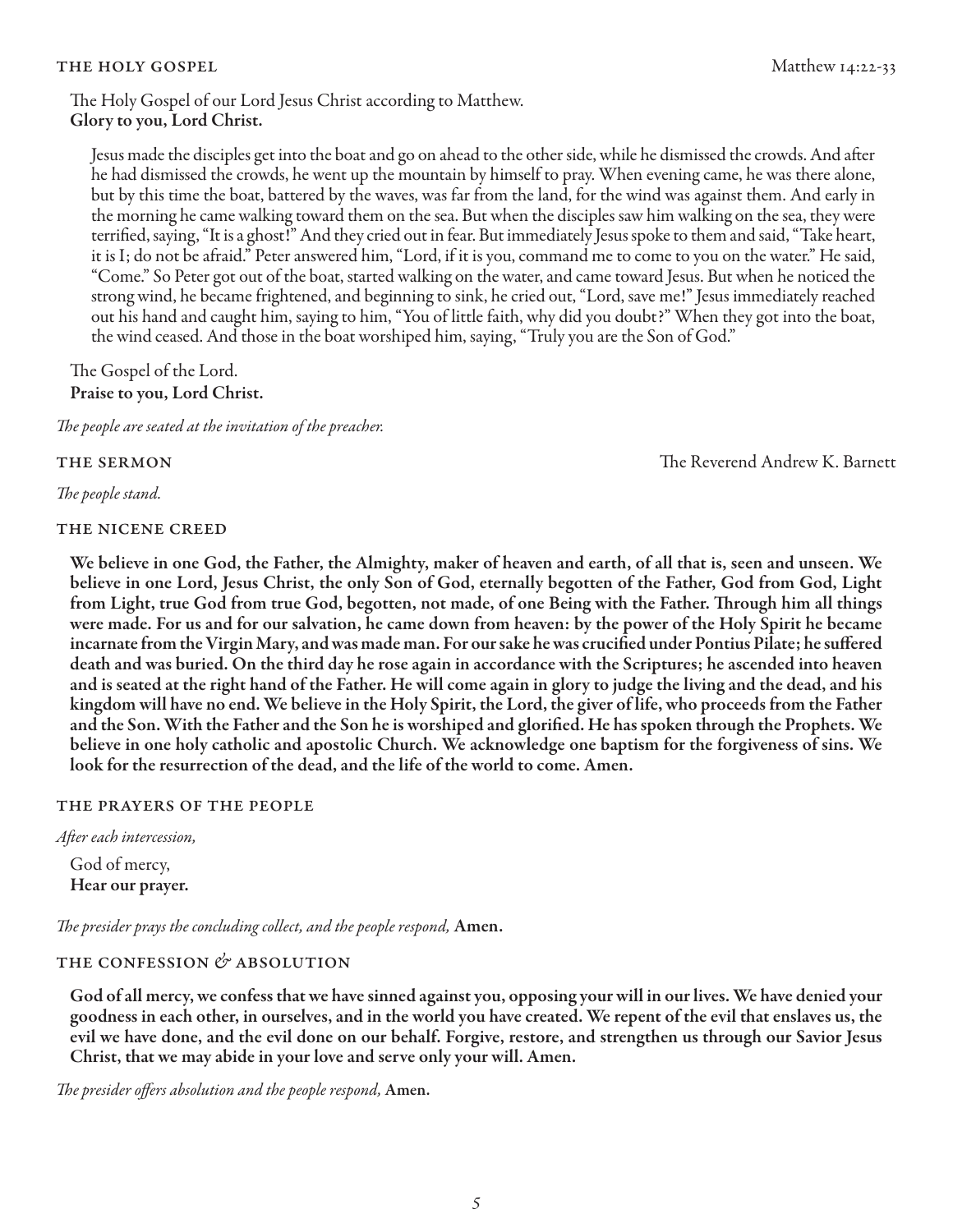#### THE PEACE

The peace of Christ be always with you. And also with you.

*The people greet one another with a sign of God's peace and then are seated.*

#### the offertory

*The people remain seated while an offering is received to support the Cathedral's ministry of sharing God's love with the world.*

#### anthem at the offertory

*If thou shalt confess with thy mouth the Lord Jesus* Charles Villiers Stanford (1852-1924)

*The people stand.*

#### hymn at the presentation



## The Holy Communion

#### the great thanksgiving

The Lord be with you. And also with you. Lift up your hearts. We lift them to the Lord. Let us give thanks to the Lord our God. It is right to give our thanks and praise.

*The presider offers thanks to God for the grace and mercy made available in Christ, and in response the people sing:*

#### sanctus *&* benedictus

Richard Proulx (1937-2012)

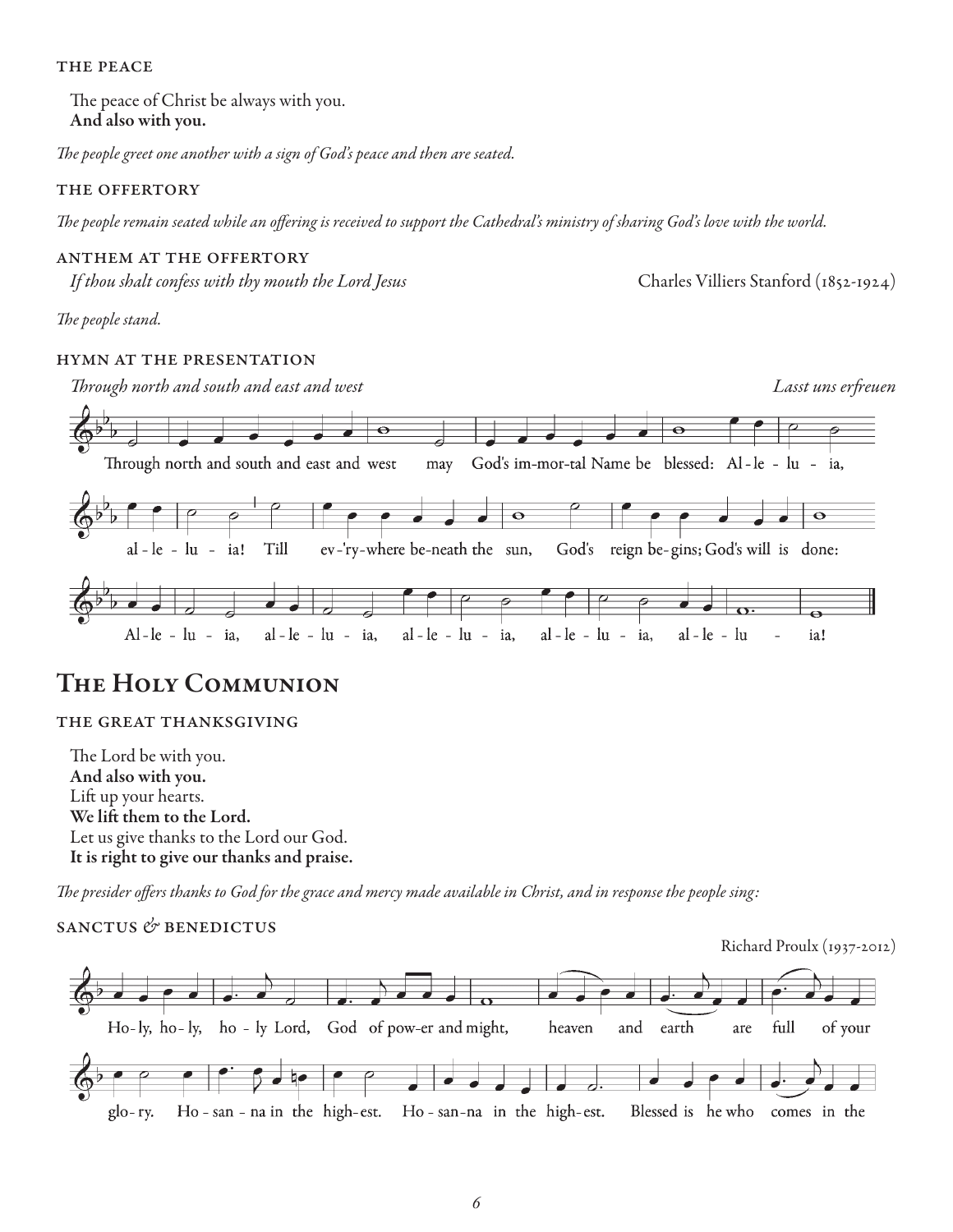

*The presider gives thanks to God for the reconciling work of Christ's passion and resurrection and prays over the bread and wine.*

Therefore we proclaim the mystery of faith: Christ has died. Christ is risen. Christ will come again.

Remembering his death and resurrection, we now present to you from your creation this bread and this wine. By your Holy Spirit may they be for us the Body and Blood of our Savior Jesus Christ. Grant that we who share these gifts may be filled with the Holy Spirit and live as Christ's Body in the world.

Bring us into the everlasting heritage of your daughters and sons, that with Peter and Paul, our patrons, and all your saints, past, present, and yet to come, we may praise your Name for ever. Through Christ and with Christ and in Christ, in the unity of the Holy Spirit, to you be honor, glory, and praise, for ever and ever. AMEN.

#### the lord's prayer

Notre Père…, Padre nuestro…, Vater unser…,

Our Father, who art in heaven, hallowed be thy Name, thy kingdom come, thy will be done, on earth as it is in heaven. Give us this day our daily bread. And forgive us our trespasses, as we forgive those who trespass against us. And lead us not into temptation, but deliver us from evil. For thine is the kingdom, and the power, and the glory, for ever and ever. Amen.

#### the breaking of the bread *&* the fraction anthem